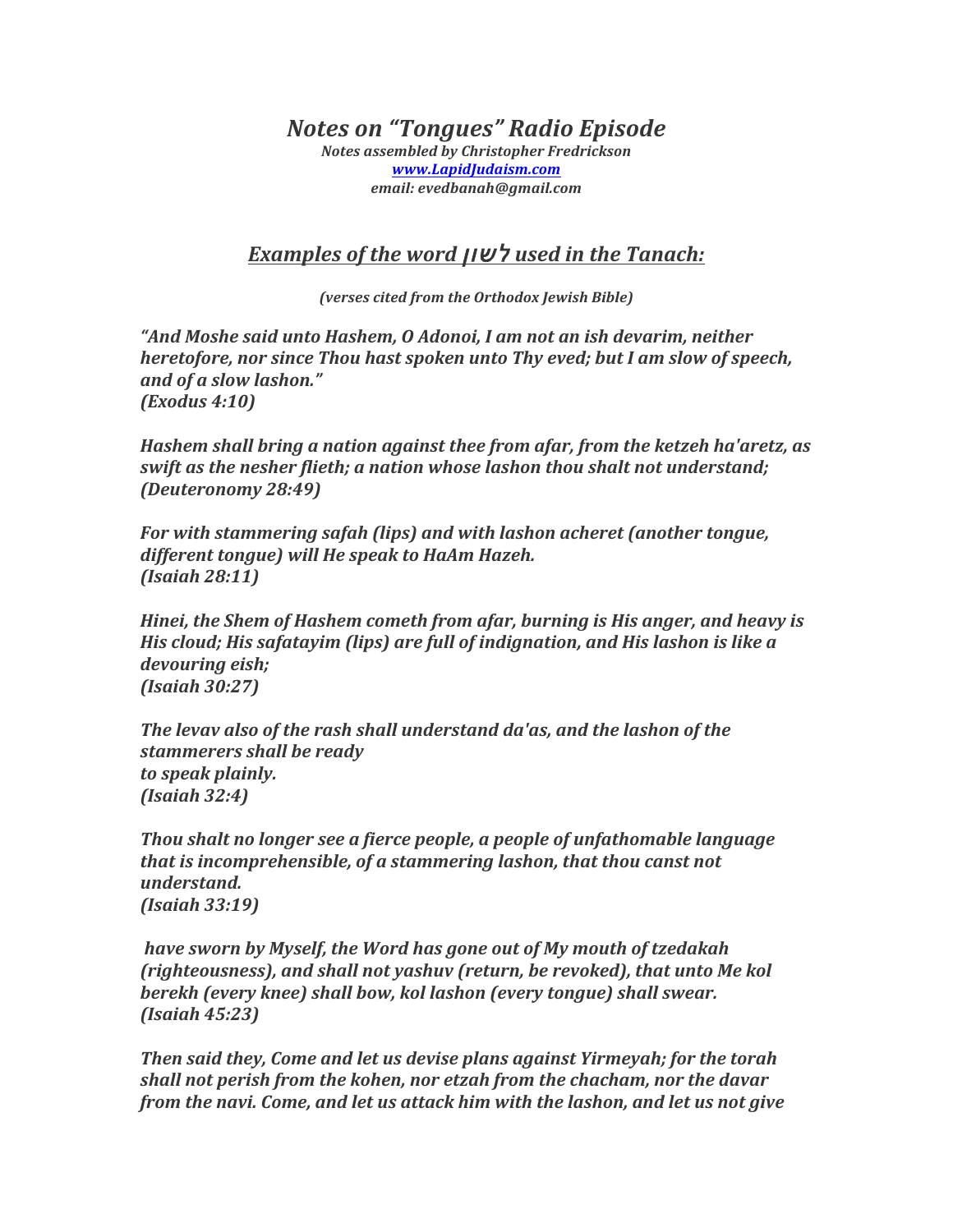*heed to any of his devarim. (Jeremiah 18:18)* 

*Hineni, I am against the nevi'im, saith Hashem, that use their [own] lashon, and say, He saith. (Jeremiah 23:31)* 

For *thou* art not sent to an Am Imkei Safah (a people of indecipherable *language)* and of obscure lashon, but to Bais Yisroel; *(Ezekiel 3:5)* 

*Not to amim rabbim of indecipherable language and obscure lashon whose words thou canst not understand. Surely, had I sent thee to them, they would have paid heed unto thee. (Ezekiel 3:6)* 

*Save my nefesh, Hashem, from sefat sheker (lying lips), and from lashon remiyyah* (*a* tongue of deceit). *(Psalm 120:2)* 

*What shall be given unto thee? Or what shall be done unto thee, thou lashon remiyyah? (Psalm 120:3)* 

The lashon of the tzaddik is as choice kesef; the lev of the resha'im is of little *worth. (Proverbs 10:20)* 

*The peh (mouth)* of the tzaddik bringeth forth chochmah, but the *lashon tahpukhot (tongue of perversion, distortion)* shall be cut off. *(Proverbs 10:31)* 

*There is one who speaketh rash words like the wounding of a cherev, but the lashon of the chachamim promotes marpeh (healing). (Proverbs 12:18)* 

The lip of emes shall be established forever, but a lashon sheker is but for a *moment. (Proverbs 12:19)* 

The lashon of chachamim useth da'as aright, but the peh (mouth) of kesilim *(fools)* poureth out folly. *(Proverbs 15:2)* 

*A* marpeh lashon (a tongue of healing) is an Etz Chayyim, but selef (perversity) *therein is crushing to the ruach (spirit).*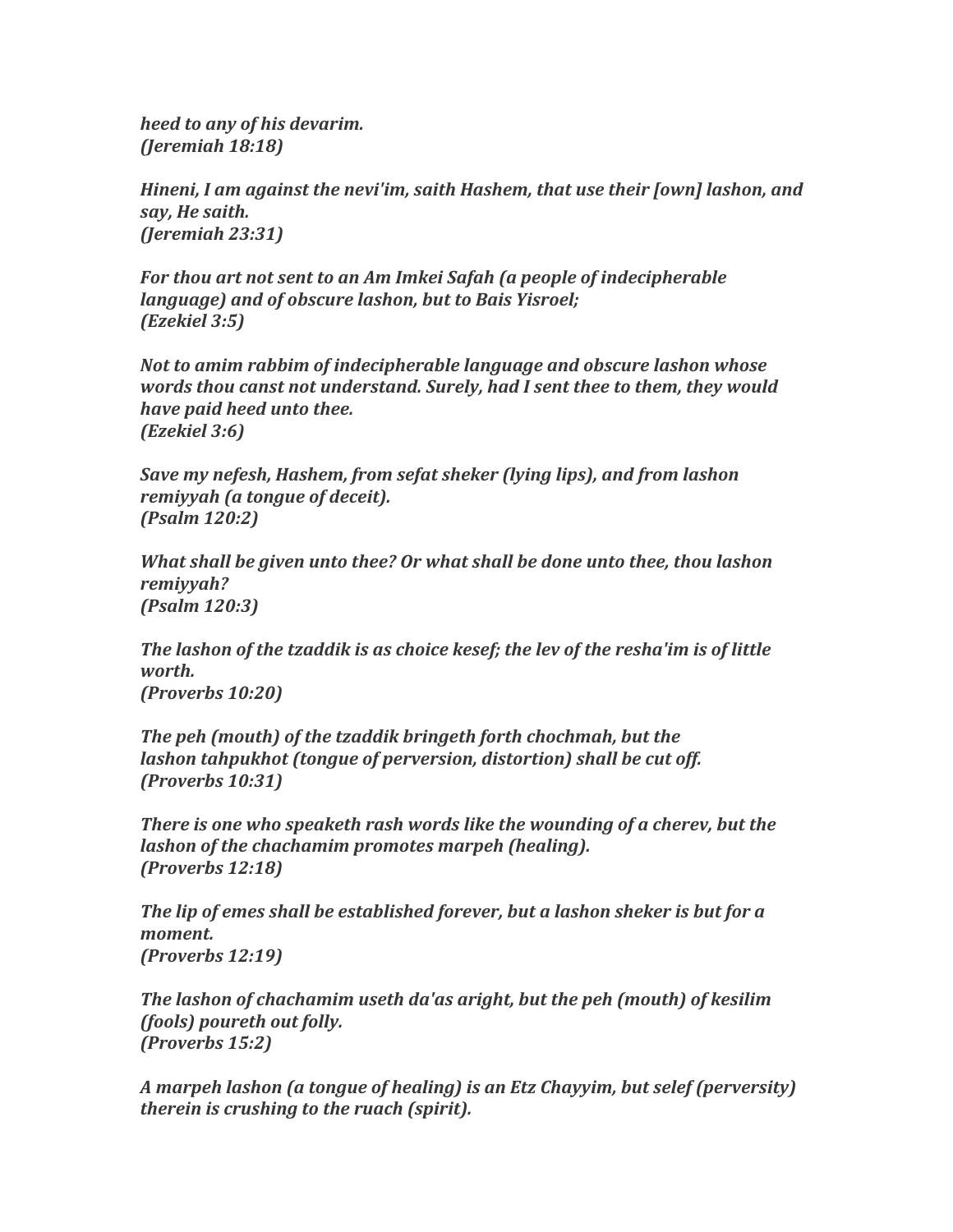*(Proverbs 15:4)* 

The plans of the lev belong to adam, and the answer of the lashon is from *Hashem. (Proverbs 16:1)* 

## *Commentaries*

*"Acts* 4b-13 The miraculous event accomplished through the Holy Spirit *amounts to a reversal of Babel (Genesis 11:1-9). Then God confounded the* speech of people misusing their unity for sinful purposes (the English word "babble" comes directly from the Hebrew). Here God enabled people whose different languages separated them to understand eachother praising God, *which is the proper use of unity.* 

*There* were two reactions to what God did — as usual (Yn 7:43&N). Religious *Jews* (y. 5) were amazed and confused (y. 12) but open to being taught. Others(y. 13) ridiculed the talmidim.

*Everyone heard them speaking in his own language (v. 6), and a representive list of Roman Empire nations is given (vv. 9-11). This corresponds closely to a* **Talmudic concept of how God dealt with the nations:** 

*"Rabbi Yochanan said, 'What is meant by the verse, "Adonai gives a word; those* spreading [it] are a great army" (Psalm 68:12(11))? It means that every single *word going forth from the Almighty was split into seventy languages. The school* of Rabbi Ishmael taught that the verse, "[Is not my word...] like a hammer that *breaks a rock into pieces?"* (Jeremiah 23:29), means that just as a hammer is *divided into many sparks [when it hits a rock or piece of metal], so every single word that went out from the Holy One, blessed be he, split into seventy languages.'"(Shabbat 88b)* 

In rabbinic thought seventy is the traditional number of Gentile nations and the *traditional number of languages of mankind. Although the number of tongues mentioned in the present passage falls short of seventy, enough are mentioned* to allow the understanding that God is speaking here through Yeshua's faithful *talmidim to all humanity.* 

*But here is more." In Exodus 19:16, what the people heard was not "thunders,"* as in most translations, but "voices" (Hebrew kolot). So just as from the above *midrash we can learn that at Sinai God's "great voice" (Deuteronomy 5:19(22)) into the seventy languages of the Gentiles, so also from the present passage we leam explicitly that at Pentecost the praises of God were similarly heard in the vanous Gentile languages.*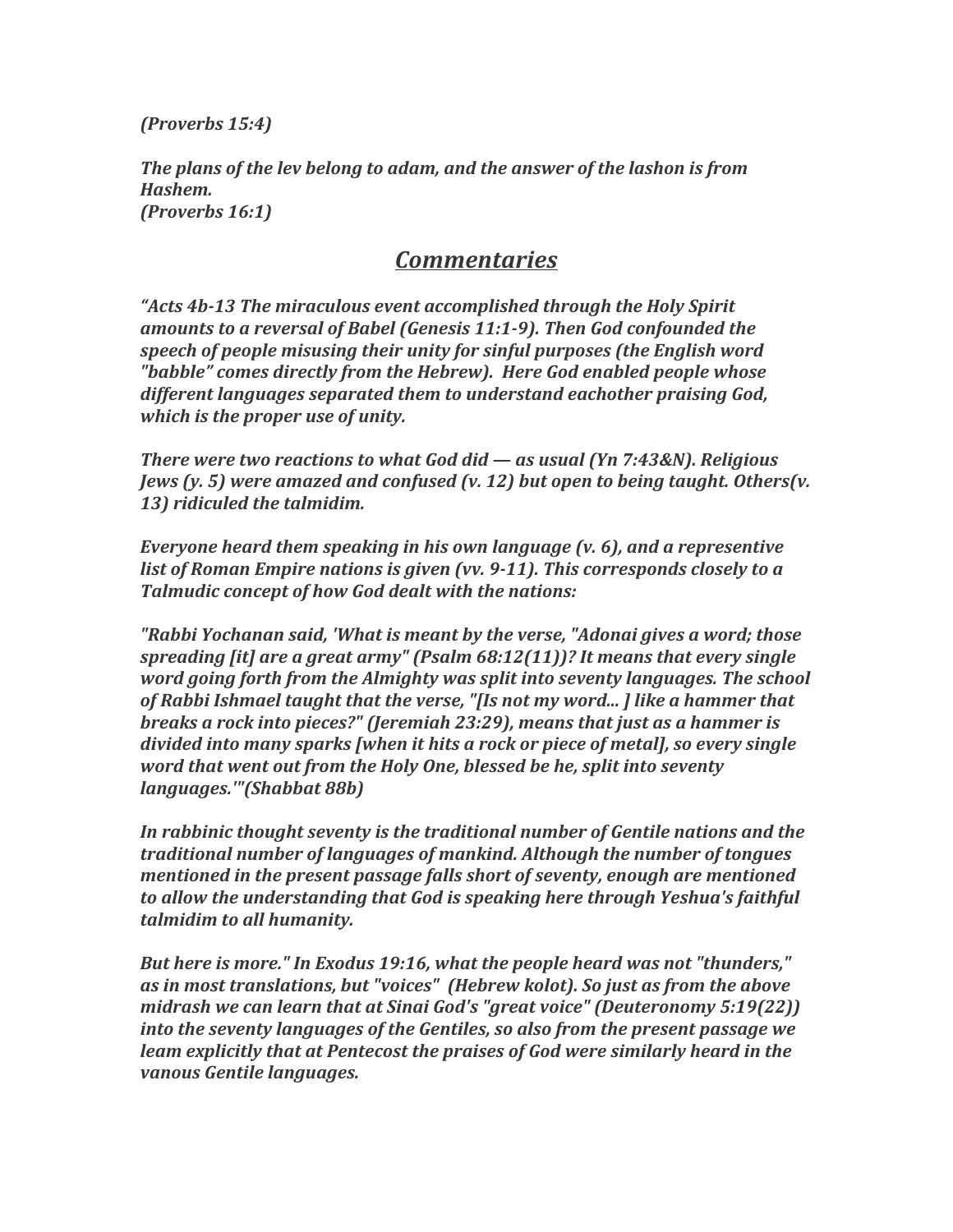*Midrash Tanchuma 25 says that at Sinai the people we're confused when they heard God's* "voices" coming from every direction. Similarly, the people hearing the languages of the nations at Pentecost were confused, overwhelmed and *amazed* (vv. 5-13) - as is always the case when God appears; compare Psalm 18-*7-15 and Job 38-42."*

*(Jewish New Testament Commentary by David H Sten)* 

(8) The ability to speak in different kinds of tongues. "Speaking in tongues" has *become known more widely in the twentieth century than in centuries past, since there has been an entire movement within Christianity identified with it, namely,* 

**Pentecostalism, or, more recently, the Charismatic Movement among mainiine** *denominations.* The term means speaking in a language one has not learned.

**The New Testament seems to mention or imply at least four different kinds of** *tongues:*

(a) Speaking in ordinary human languages other than those one knows (Ac 2:4-*11,10:44-46, 19:6, and, some believe, by implication, 8:15-17, 9:17-20), as "a sign that the Holy Spirit has come to dwell'in God's people (Ac 1:8, 2:i2-21,* 10:47-48, 11:15-17). "Non-charismatics" those today who do not speak in *tongues, and "anti-charismatics,"* those today who oppose speaking in tongues, *understand this "sign" to be limited to the representative groups who received the Gospel* — *the Jews in Acts 2, the Samaritan "quasi-Jews" in Acts 8, the* Gentiles in Acts 10-11, and the special group who believed in Yochanan the *Immerser but knew nothing of Yeshua in Acts 19. These groups represent the spreading of the umbrella of God's people from the Jewish center, Jerusalem, to wider and wider circles of humanity, in keeping with the program of Ac 1:8. On the* other hand, Chansmatics and Pentecostals sometimes apply this same "sign" *to* individual believers and consider them to have been immersed (baptized) in *the Holy Spirit only if they have spoken in tongues; for them Sha'ul's experience reponed in Acts 9 is important because it is taken as the normative example of a* single *individual's receiving the Holy Spirit.* 

*(b)* Speaking in ordinary human languages other than those one has learned not as a sign of receiving the Holy Spirit, but rather as a miracle from God. For *example, one Pentecostal group reported in its denominational publication that one of their missionaries in Africa was saved from the soup pot of a cannibalistic tribe* when he began to speak in the language of that tribe, a language he had *never learned.* 

*(c)* Speaking publicly in a worship service in a language one has not learned, a *language* which may not be a human language at all but Possibly a "Tongue of Angels" (13:1). That seems to be the "gift of tongues" concerning which Sha'ul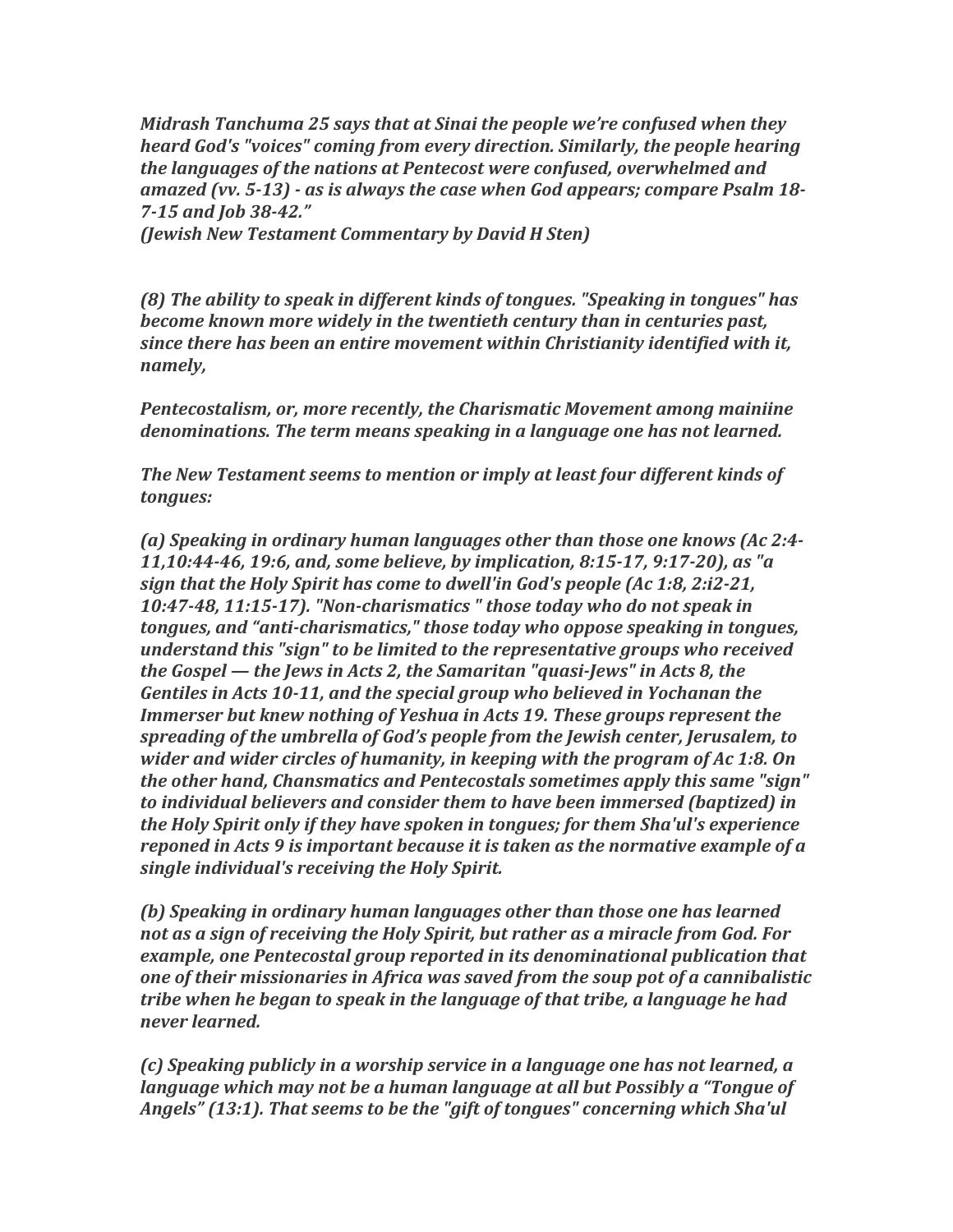*gives rules in Chapter 14.* 

(d) Also in chapter 14 Sha'ul distinguishes the public "gift of tongues" from *speaking privately to God in a language one has not learned; the implication may be that some who speak tongues privately to God do not have the "gift of* tongues" suitable for public worship meetings.

*The ability to interpret tongues (in verse 9), to give the meaning of an ordinary language of what is spoken by the "gift of tongues" (see 8(c) above) in public worship service.* 

*(Jewish New Testament Commentary from David H Stern)* 

*"Other languages, here, as opposed to the discussion of tongues in 1 Cor 14.6–* 19, the speaking is in languages that are understood by native speakers in *attendance."*

*(Acts 2:1-13 commentary in the Jewish Annotated New Testament)* 

*"lists nine activities manifesting the Spirit's work:* (1) wisdom uerance: *pronouncements of God's wisdom revealed in the death and resurrec- tion of Jesus* (see 1.30; 2.7–10); (2) knowledge uer- ance: proclamations about the divine nature (see 1.5; 8.7,11; Rom 15.14); (3) faith: trustworthy words as op*posed to deceitful uerances (see LXX Prov 12.17);* (4) *healing: Jewish traditions mention the healing pow- ers of the patriarchs, Moses, Solomon, and various prophets* and rabbis; the traditions also saw healing as a manifestation of God's *power* (Gen 20.17; Num 12.13; 2 Chr 30.20; Sir 38.4–8; 48.23, T. Reuben 1.7; *Philo, On Agriculture 95–8; Ant. 8.42; 4QPrNab ar; b. Ber. 34b); (5) miracles: aributed to patriarchs, Solomon, various prophets and rabbis, e.g., H.oni the Circle Drawer who elicited rainfall (m. Ta'an. 3.8); (6) prophecy: speech with eschatological, ethical, or mystical insight;* (7) discernment of spirits: deciding *whether a spirit manifested in gis is demonic or angelic (5.12-6.11); Qumran texts* mention "interro- gating (drsh) their spirits (rua)" (10S 5.20–21,23–24; *6.14; 1QSa 2.10); (8) tongues: speaking in foreign lan- guages, including the unintelligible language of an-gels (see 13.1,8; 14.2; Isa 28.11 [xenolalia], Acts* 2.4,11; 10.46; 2 Esd 14.40–41; Gen. Rab. 28.6; T. Job 48–50; 1 En. 71.11); (9) *interpretation of tongues: Mek. Bahodesh 9 on Ex 20.15; Plutarch, Pyth. orac. 24–25."*

*(1 Corinthians 12:8-10 commentary from the Jewish Annotated New Testament)* 

All the tongues listed here are man-made; these are not angelic or heavenly. The *gift* of angelic tongues, the issue of genuineness aside, cannot be linked to this *event in Acts 2 or to the Shavuot-Pentecost holiday. Please see footnotes on 2:17, Yochanan 20:22, and Founders of the all Gentile Church: Tertullian 155-230 CE in Appendix.*

*(Acts 2:4 footnote from the Aramaic English New Testament)*